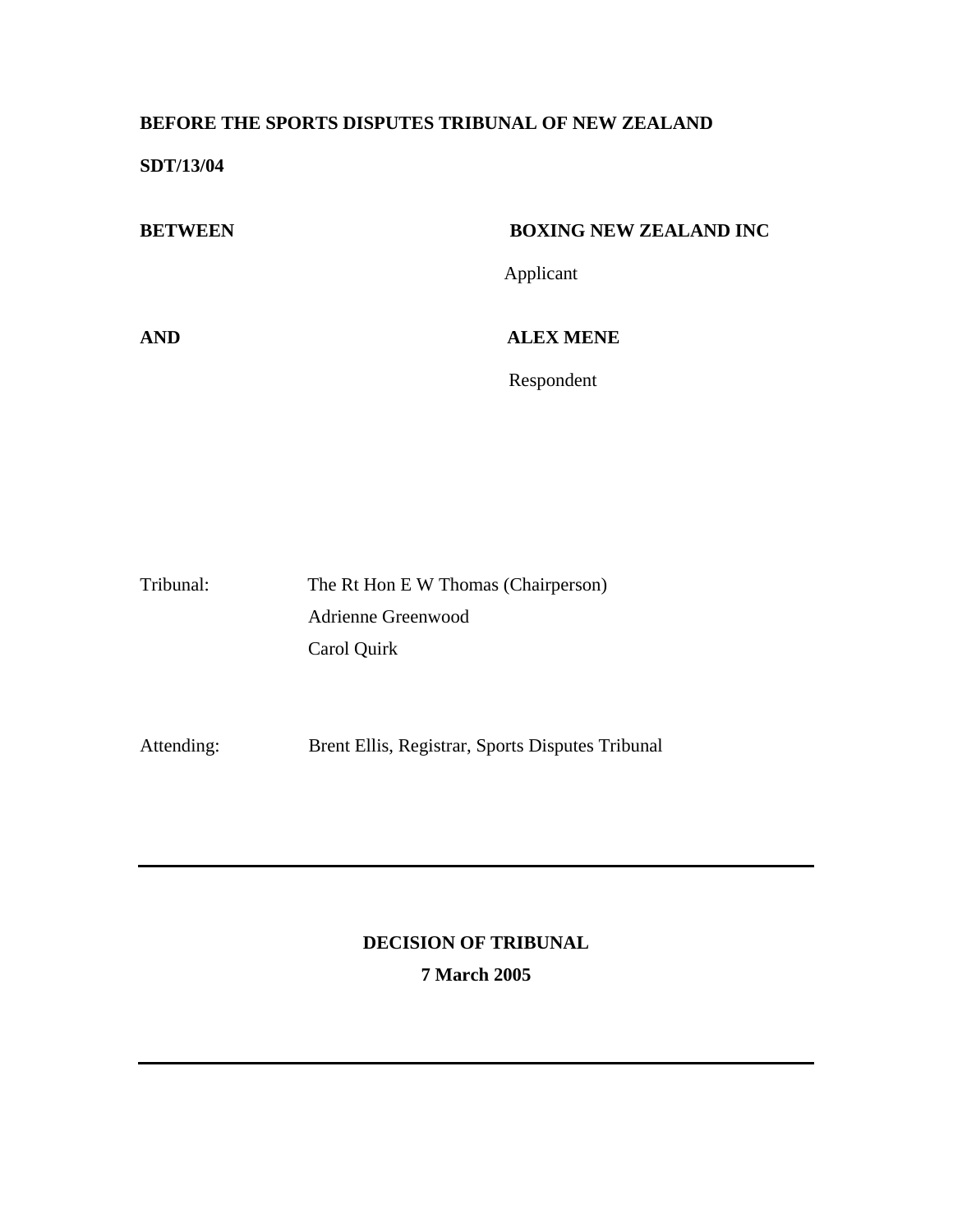### **Introduction**

1. Having admitted the doping infraction in issue, Mr Mene appeared before the Tribunal for the determination of an appropriate penalty. He represented himself, and waived any right to counsel.

2. Ms Rogers, the Executive Officer of Boxing New Zealand, appeared for that organisation.

3. By consent, the hearing was conducted by way of telephone link up.

4. No question of jurisdiction arose. Both parties accepted that the Tribunal has jurisdiction.

### **The infraction**

5. Mr Mene is an amateur boxer. He fights in the super-heavyweight division. On 25 September 2004 he won the New Zealand Boxing Championships in that division.

6. Following the event, officers of the New Zealand Sports Drug Agency tested Mr Mene under the New Zealand Sports Drug Agency Act 1994. On the basis of the sample which was obtained the Agency determined that he had committed a doping infraction. The sample contained the drug cannabis which is banned by the World Anti-Doping Agency Prohibited List 2004, section 3, relating to cannabinoids.

# **The facts**

7. Mr Mene used the cannabis at a party held some two weeks before the Championships. He states that he is not a regular user of cannabis and only used it on this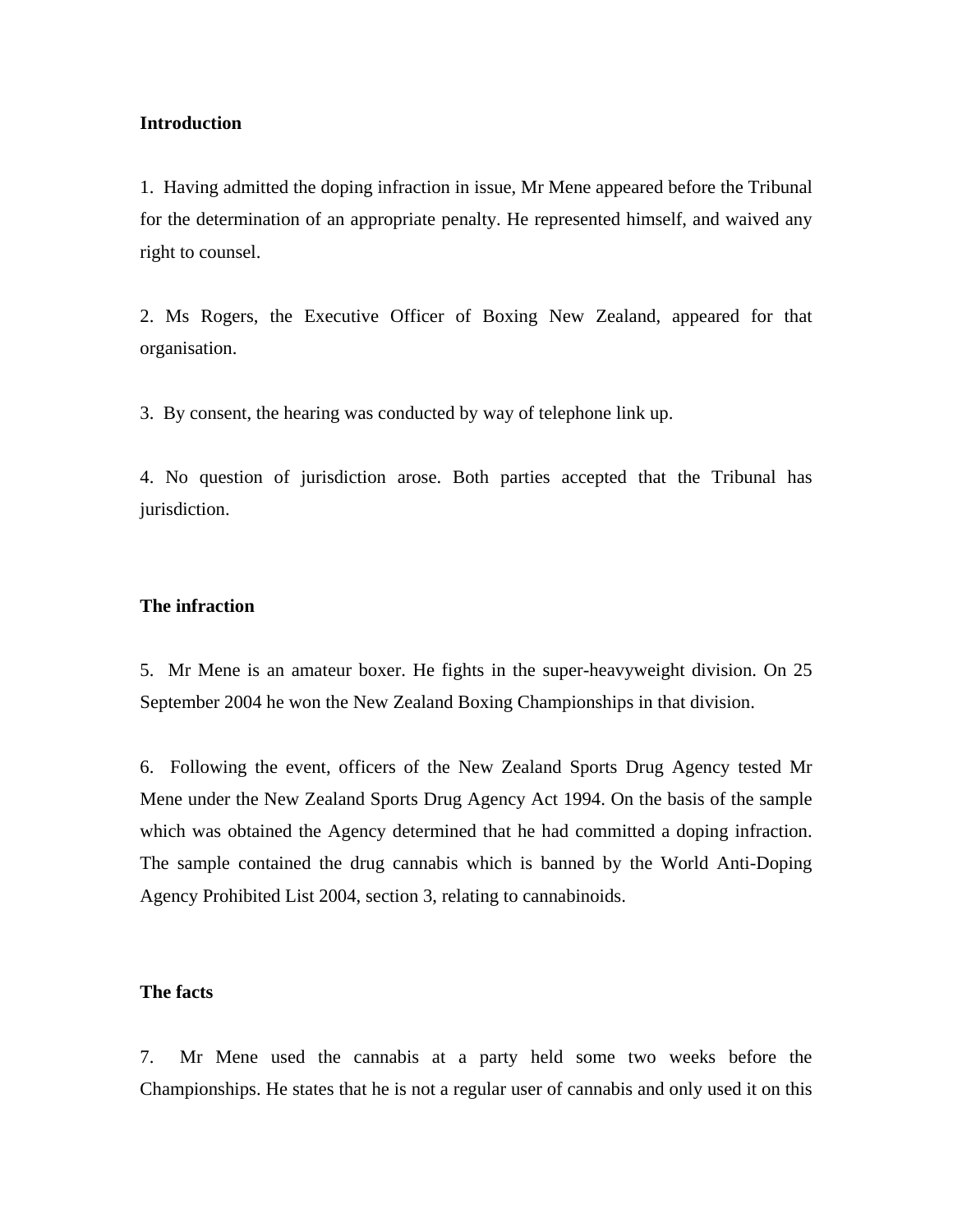occasion for 'recreational' purposes. He was not aware that it was a banned substance, and certainly did not take the drug for the purpose of enhancing his performance at the Championships. Indeed, to the contrary, Mr Mene told us he thought that, if cannabis were used near to the time of his bouts, it could have an adverse effect on his reaction time and reflex actions.

8. We accept without reservation that Mr Mene's use of the cannabis was unrelated to his sport or to his performance of that sport.

9. Mr Mene's ignorance of the fact that cannabis is a banned substance is understandable, even though it is not excusable. He is adamant that he does not use any performance enhancing drugs. Consequently, when he received the information package relating to doping infractions from Boxing New Zealand, he assumed that it would not have any relevance to him. As he did not take performance enhancing drugs he did not imagine, or pause to imagine, that cannabis might be a banned substance.

10. Ms Rogers advised us that Mr Mene had not been a member of boxing's elite or development squads, the groups of boxers chosen for special attention who invariably receive considerable information relating to the anti-doping regime. Indeed, to some extent Mr Mene's success at the Championships was unexpected. We understand that, had Mr Mene been a member of the elite or development squads, it is much less likely that he would have been unaware that cannabis is a banned substance.

11. Mr Mene is 26 years of age. He is a family man with a partner and two children. At present he is employed at casual work. He wishes to pursue his boxing career and plans to become a professional boxer.

12. Mr Mene has proffered a full apology for the misadventure which has occurred. He sincerely regrets the embarrassment that he has caused Boxing New Zealand and the detrimental impact which this incident may have upon his chosen sport. He is also aware that the charge and any publicity arising from it will damage his own sporting reputation.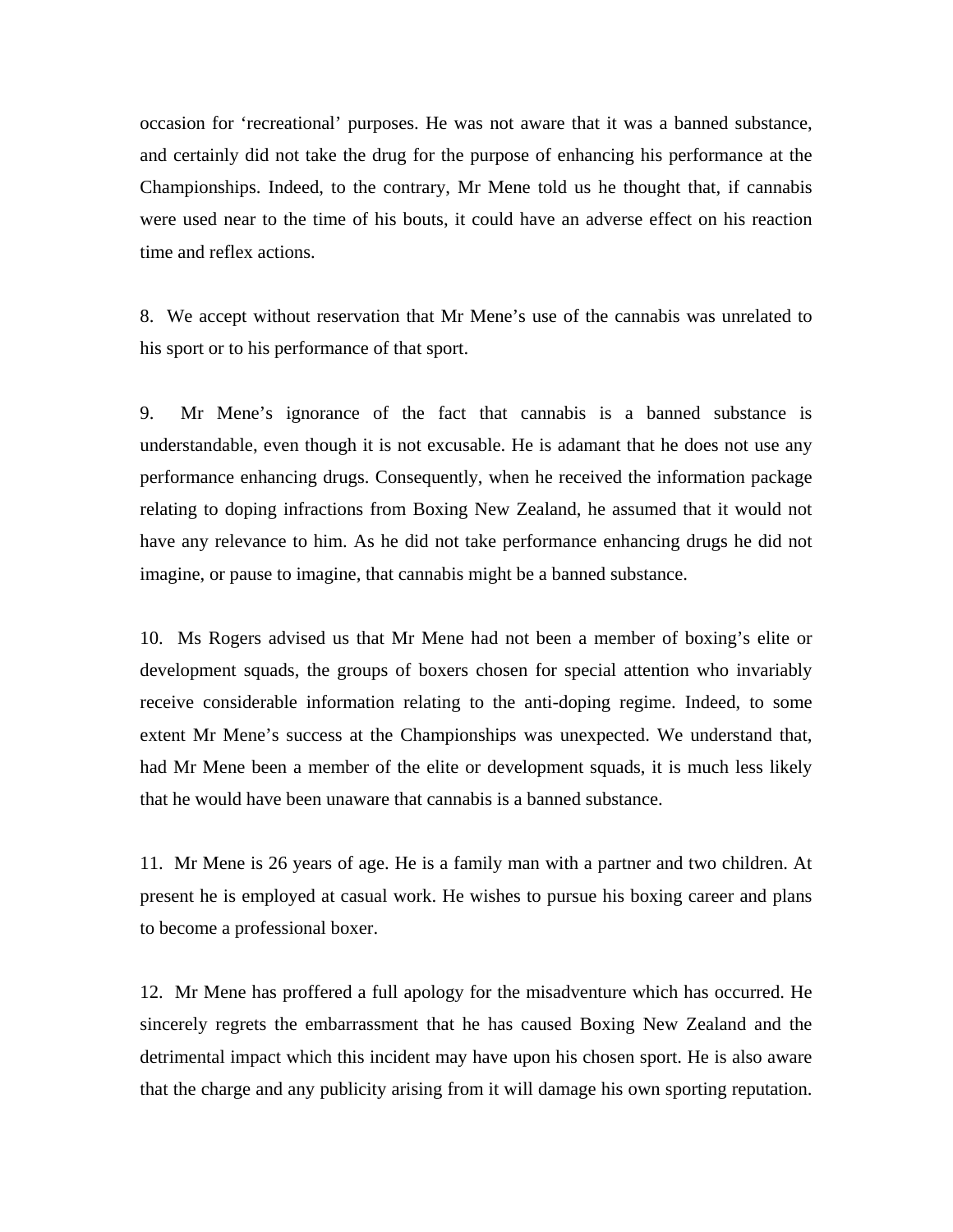It is evident, particularly from the well written statement which he provided the Tribunal, that Mr Mene takes real pride in his sport and the ability that he has recently demonstrated in the ring. He wants to see an end to this matter.

#### **Boxing New Zealand**

13. In the earlier written statement (which he frankly acknowledged he had been assisted to write), Mr Mene outlined what he perceived to be deficiencies in the way Boxing New Zealand had discharged its obligation to educate its members and provide them with information and materials relating to the anti-doping regime.

14. We are satisfied, however, that Boxing New Zealand has taken all reasonable steps to inform and educate its members. We consider that Boxing New Zealand is fully conscious of its responsibilities and that it has adopted a positive policy towards antidoping violations. Article 10 of Annex F of its Rules evidences that policy. (We understand that the further sanctions referred to in Article 10.3 are not applicable and, in any event, certainly do not see the need for any further penalty than that imposed in this decision). Ms Rogers appreciates, without it being spelt out, that a boxer who is not a member of an elite or development squad must still be educated about the anti-doping campaign. She is equally alert to the need to liaise with the New Zealand Boxing Coaches Association Inc, and to ensure that coaches throughout the country are adopting a positive approach to informing and educating those in their charge of all aspects of the drug regime.

15. While we can therefore understand Mr Mene's concern at finding himself in the predicament he is in, we are not at all minded to be critical of Boxing New Zealand. We consider that it has diligently carried out the steps required of it with a genuine sense of its responsibility.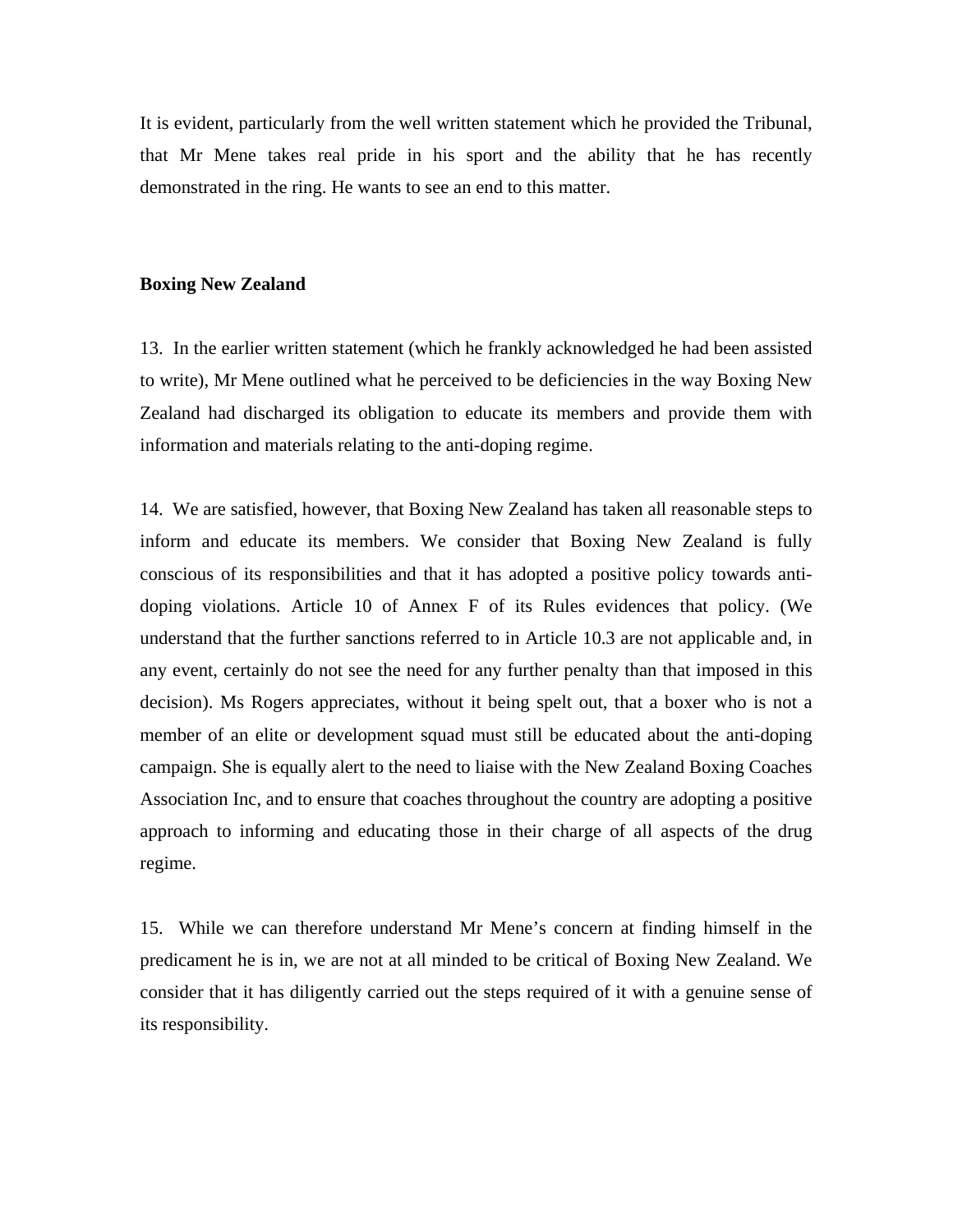## **The penalty**

16. This is the fourth case to come before the Tribunal in a relatively short space of time in which the banned substance has been cannabis. In the three cases which have been heard, the use of the cannabis has been unrelated to the sporting activity and has not been taken with the intention of enhancing the athlete's performance. More cases of this kind may be expected to occur until it is more widely appreciated that the 'recreational' use of cannabis can lead to a doping infraction.

17. The penalties imposed will necessarily vary to fit the circumstances of the particular case. Each case must turn on its own facts. Different factual situations were discussed by the Tribunal in *New Zealand Olympic Wrestling Union* v *Stewart* (SDT/11/04, decision 21 October 2004) and *New Zealand Rugby League Inc* v *Whare* (SDT/14/04, decision 17 February 2005). For the reasons given in those decisions, the Tribunal considered that it was appropriate to impose a fine of \$250.00 and costs of \$250.00 in each case.

18. Reference to overseas jurisdictions suggests that the range of penalties for cannabis related offending range from a reprimand and warning to suspension for six months. In Australia in the past two years sanctions of three months would seem to be the norm with one sanction reaching six months. Different procedures apply in the United Kingdom, but in the past two years the Disciplinary Commission has frequently deferred a decision for six to ten months when the player is to reappear, presumably to be discharged if no further positive tests have occurred. Target testing is utilised in the interval. Some lengthy suspensions have also been employed, no doubt reflecting more serious offending. These bare statistics do not, of course, indicate whether the drug abuse has occurred in conjunction with a sporting event or for a perceived benefit to the athlete.

19. The most consistent penalties have been imposed in Canada, apparently in respect of cases where the use of the cannabis was 'recreational'. From October to December 2004 doping control testing resulted in eight positive tests for cannibinoids. All cases were dealt with by way of a reprimand and warning with no period of ineligibility. The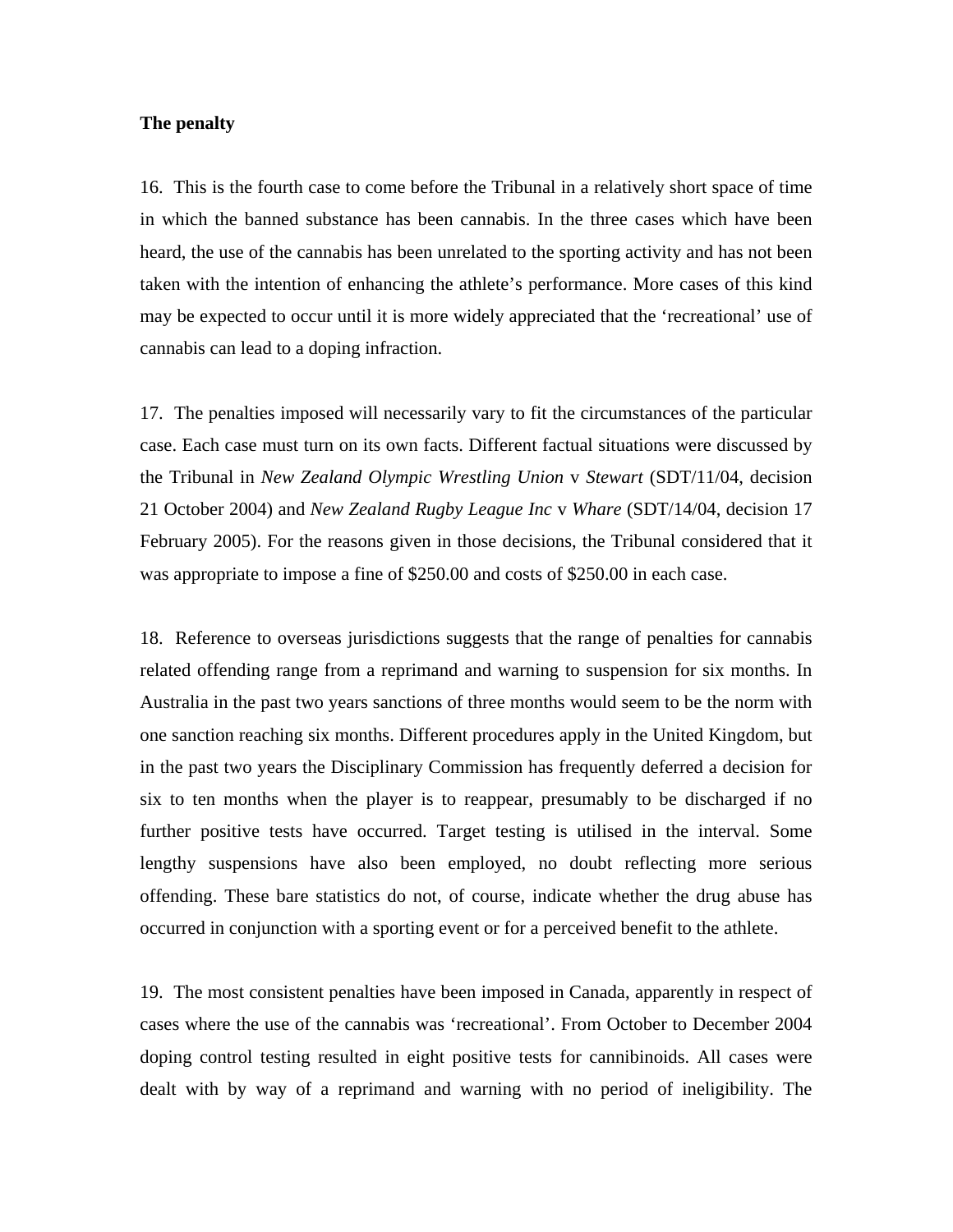Canadian Centre for Ethics in Sport has recorded that, depending on the strength of the substance taken, the route of administration and the frequency of use, the presence of cannabis may be detected in an athlete's urine for several weeks when used heavily and frequently, and for ten or more days after a single exposure. The Centre has succinctly advised that athletes should not risk their sporting careers through cannabis use. We endorse this warning. Under the present terms of the WADA Code the use of cannabis may lead to a doping infraction when used for 'recreational' purposes only, and this could have adverse, and possibly serious consequences, for the athlete's reputation and career and reflect negatively on the sport and the sporting organisation of which he or she is a member.

20. Against this background we consider that, where the cannabis use is unrelated to the sporting activity, is not taken for the purpose of enhancing the athlete's performance, represents no danger to other competitors, officials or members of the public, and there are no aggravating circumstances, a reprimand and warning is likely to be the appropriate penalty. This case falls squarely within that description. We would add that we do not consider that the reprimand and warning we propose to impose should be regarded as 'lenient'. Rather, in all the circumstances of the case, we regard a reprimand and warning as the appropriate penalty. We also bear in mind that Mr Mene has apologised and is genuinely concerned at the damage which he may have done to his sport. He has also suffered the disruption inherent in facing a charge of this kind and the damage to his reputation which it is likely to entail.

21. We would reiterate that much will depend on the circumstances of the particular case. The Tribunal, for example, can be expected to take a quite different approach in determining the appropriate penalty where cannabis has been taken for the purpose of enhancing the athlete's performance, including in that phrase any perceived benefit in relation to the athlete's sporting capabilities. Nor would the Tribunal be prepared to countenance the use of the drug at a time when it could impair the athlete's faculties and place other competitors or officials or members of the public in any danger. Other aspects